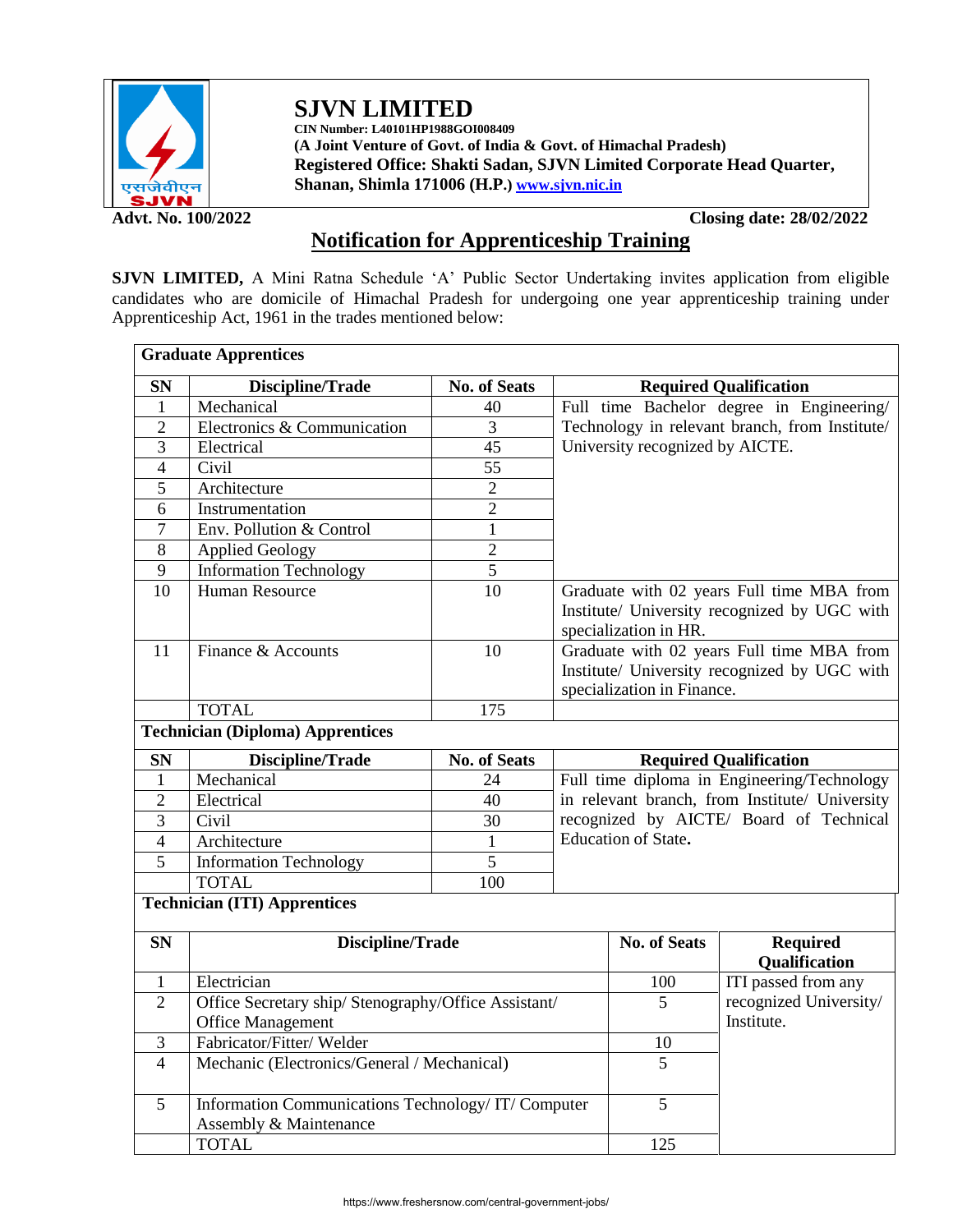**Note:** In case if seats in any trade /discipline are not filled/ remain vacant due to non-availability of eligible candidates, the same will be diverted to other trade/discipline.

- 1. **Age Limit**: The minimum age limit is 18 years and the maximum will be 30 Years as on closing date (Relaxable by 05 years for SC/ST; 03 years for OBC (Non-Creamy Layer) & 10 years for PWDs)
- 2. **Stipend:**

| <i>i.</i> Graduate Apprentices: | Rs. 10,000/- Per Month |
|---------------------------------|------------------------|
|---------------------------------|------------------------|

- ii. Diploma Apprentices: Rs. 8,000/- Per Month
- iii. ITI Apprentices: Rs. 7,000/- Per Month.
- 3. **Training duration:** One Year
- 4. **Reservation:** Reservation of seats for SC/ST/OBC and PWDs will be as per the provisions of the Apprenticeship Act, 1961 and its amendments thereafter.
- 5. **Preference to PAF/PAA**: 25% of total seats are earmarked for candidates from Project Affected Families (PAF) and Project Affected Areas (PAA) of SJVN with first preference to members of Project Affected Families. However, the candidates will have to produce a certificate in this regard issued from the competent authority/Revenue Department/ Panchayat and duly verified by concerned SJVN offices.
- 6. **Only Candidates who are domicile of Himachal Pradesh are eligible to apply.**
- 7. Candidates should be eligible with respect to age criteria and educational qualification as on closing date of advertisement. Result awaited candidates need not apply. **Candidates who have undergone apprentice training in SJVN need not apply.**
- 8. **Employment in SJVN**: No extension of training and employment will be given after the completion of one year training by SJVN.
- 9. Candidates will have to make their own stay arrangements.
- 10. **The candidates who after the completion of their education have undergone training or job experience of one year or more shall not be considered eligible for apprenticeship training. Even if the gap between the declaration of result and the commencement of training is more than three years, the candidate will be declared not eligible.**
- 11. **Selection Criteria:** There will be no interviews. The eligible candidates will be shortlisted on the basis of merit list formed on the basis of marks secured in Matriculation examination  $(10<sup>th</sup>)$ ,  $12<sup>th</sup>$  and ITI Course/ Diploma and Bachelor of Engineering/Technology or MBA as per following details:

| <b>Apprentices</b>                                         | Weight age                                        |                                                |                           |     |  |  |
|------------------------------------------------------------|---------------------------------------------------|------------------------------------------------|---------------------------|-----|--|--|
| Graduate Apprentice                                        | 20% to $10^{th}$                                  | 20% to $12^{\text{th}}$ /Diploma (whichever is | 60%<br>to aggregate<br>in | 100 |  |  |
|                                                            |                                                   | higher, in case of both)                       | Engineering/MBA           |     |  |  |
| Diploma Technician                                         | 30% to $10^{th}$<br>70% to Diploma in Engineering |                                                |                           | 100 |  |  |
| 30% to $10^{th}$<br><b>ITI Technician</b><br>$70\%$ to ITI |                                                   |                                                |                           | 100 |  |  |

The shortlisted candidates will be informed through post along with uploading of list on SJVN website.

12. The candidates shortlisted on the basis of the information provided in the Application Form shall have to produce all original testimonials/certificates at the time of verification. In case any information/claim made by the applicant in his/her application is found to be false, the candidature of such applicant shall be cancelled and he/she shall be liable for prosecution.

Also the candidate will have to produce a certificate of medical fitness before joining.

13. The selection and deployment of Apprentice Trainees will be subject to detailed provisions of Apprenticeship Act. The contracts with candidates thus selected will be registered under Board of Apprenticeship Training (BOAT)/ National Apprenticeship Promotion Scheme (NAPS) Portal. Therefore candidates who have already been registered and got training under these schemes will not be entertained and need not apply.